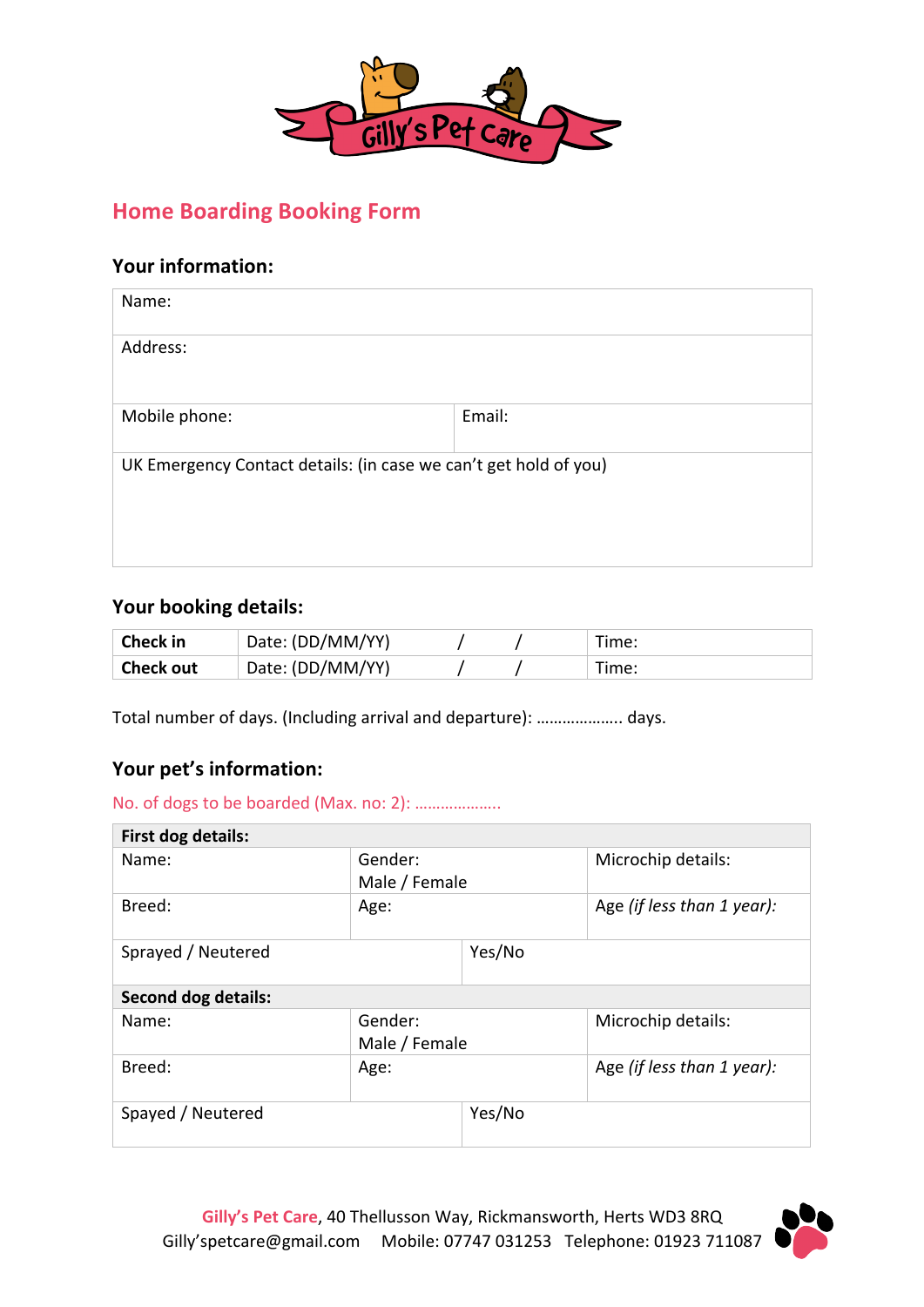# **Health details:**

Please give any details of your dog's health and any medication. (Where applicable.)

| Do your dog(s) have any medical conditions or has your dog(s) had any<br>recent injuries/illnesses? | Yes / No |  |
|-----------------------------------------------------------------------------------------------------|----------|--|
| If yes, please provide any details including any medication where required:                         |          |  |
| Are your dog(s) up to date with all vaccinations, worming and flea<br>treatment?                    | Yes / No |  |
| Date last vaccinated:                                                                               |          |  |
| Date last wormed:                                                                                   |          |  |
| Date last received anti-flea treatment:                                                             |          |  |
| Are your dog(s) up to date with Kennel Cough?:                                                      | Yes / No |  |
| Date last vaccinated for Kennel Cough:                                                              |          |  |
| Do your dog(s) have allergies or food sensitivities? If so please provide details:                  |          |  |
| Please tell us about your dog(s) feeding pattern?:                                                  |          |  |
| Are your dog(s) allowed treats?:                                                                    | Yes / No |  |

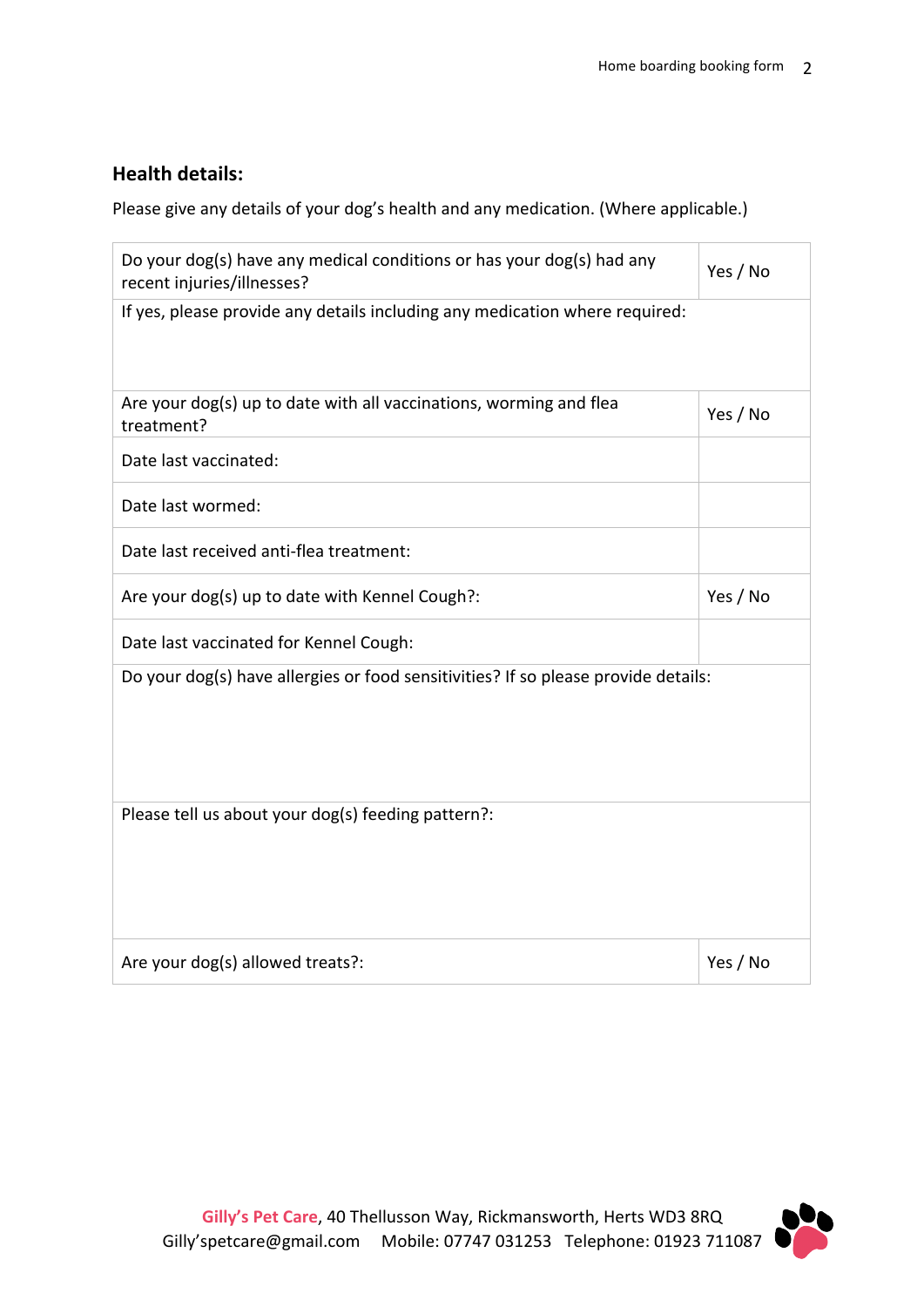# **General details:**

| Have your dog(s) shown any aggressive tendencies towards people<br>or children?                                                                 | Yes / No |  |
|-------------------------------------------------------------------------------------------------------------------------------------------------|----------|--|
| Have your dog(s) ever:<br>Bitten someone / Growled at someone / Escaped from a property / Reacted negatively to<br>a situation / None of these. |          |  |
| If yes to any of the above, please provide details:                                                                                             |          |  |
|                                                                                                                                                 |          |  |
|                                                                                                                                                 |          |  |
| Have your dog(s) shown any aggressive tendencies towards other animals?                                                                         | Yes / No |  |
| Do your dog(s) jump up at people?                                                                                                               | Yes / No |  |
| Do your dog(s) whine unduly?                                                                                                                    | Yes / No |  |
| Do your dog(s) scratch at carpets or doors?                                                                                                     | Yes / No |  |
| Do your dog(s) chew furniture, shoes etc.?                                                                                                      | Yes / No |  |
| Are your dog(s) possessive over toys, food or other objects? Yes / No<br>If yes to any of the above please provide details:                     |          |  |
| Describe your dog(s) level of obedience and familiar command words:                                                                             |          |  |
| Are your dog(s) fully house trained?                                                                                                            | Yes / No |  |
| Are your dog(s) allowed on furniture?                                                                                                           | Yes / No |  |

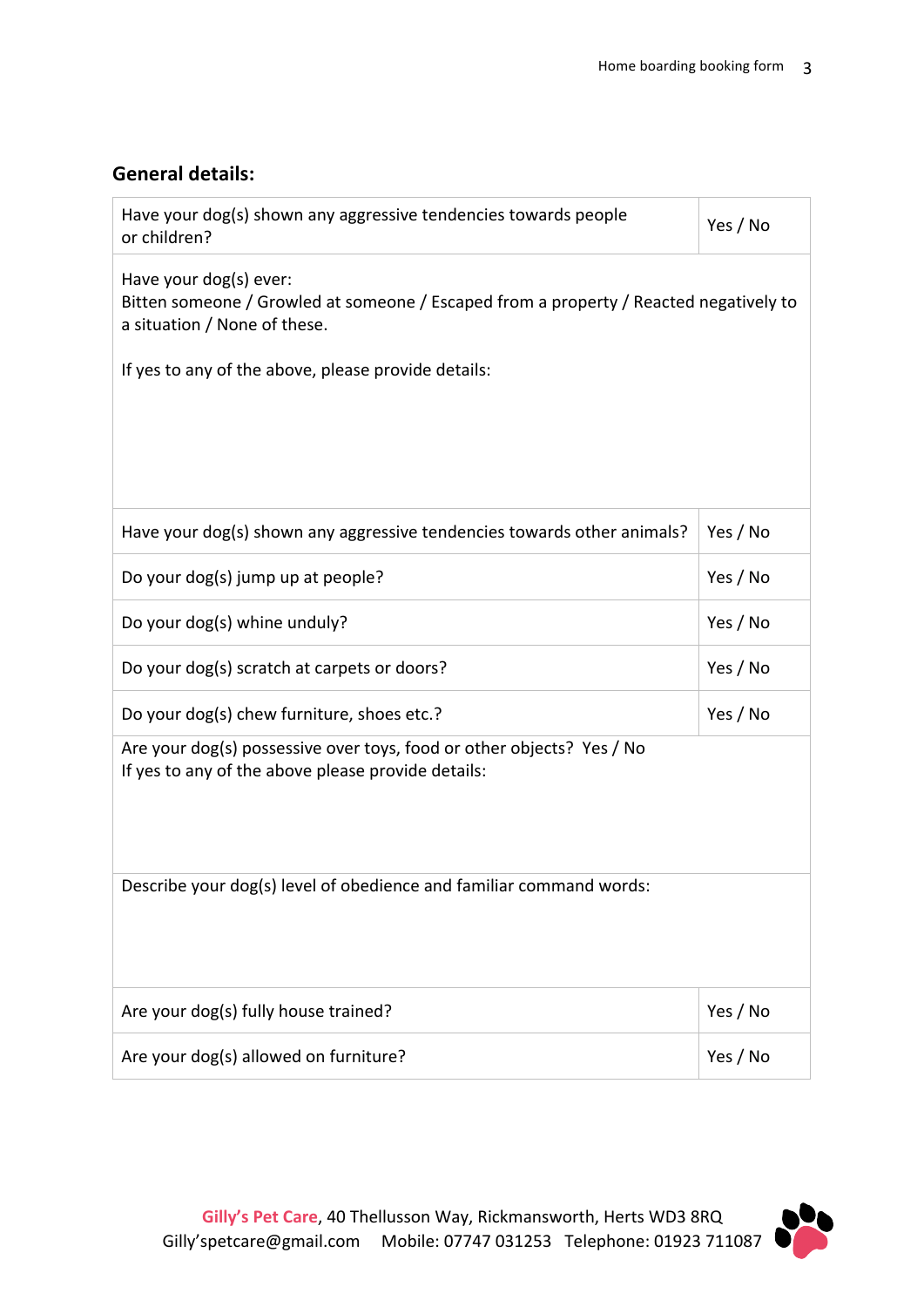# **General details** (continues):

| Does anything unsettle your dog(s)? (Fireworks, thunder and lightning, cars e.t.c.): |          |
|--------------------------------------------------------------------------------------|----------|
| Does your dog(s) socialise well with other dogs?                                     | Yes / No |
| Do your dog(s) get on well with cats?                                                | Yes / No |
| Do we have permission to transport your dog(s) for walks?                            | Yes / No |
| Do your dog(s) pull hard on leads?                                                   | Yes / No |
| Do we have permission to let your dog(s) off the lead?                               | Yes / No |
| If walked off the lead do your dog(s) return on being called?                        | Yes / No |
| Please describe your dog(s) bedtime routine:                                         |          |
| Are your dogs insured?                                                               | Yes / No |
| Any other details you feel we should be made aware of?                               |          |